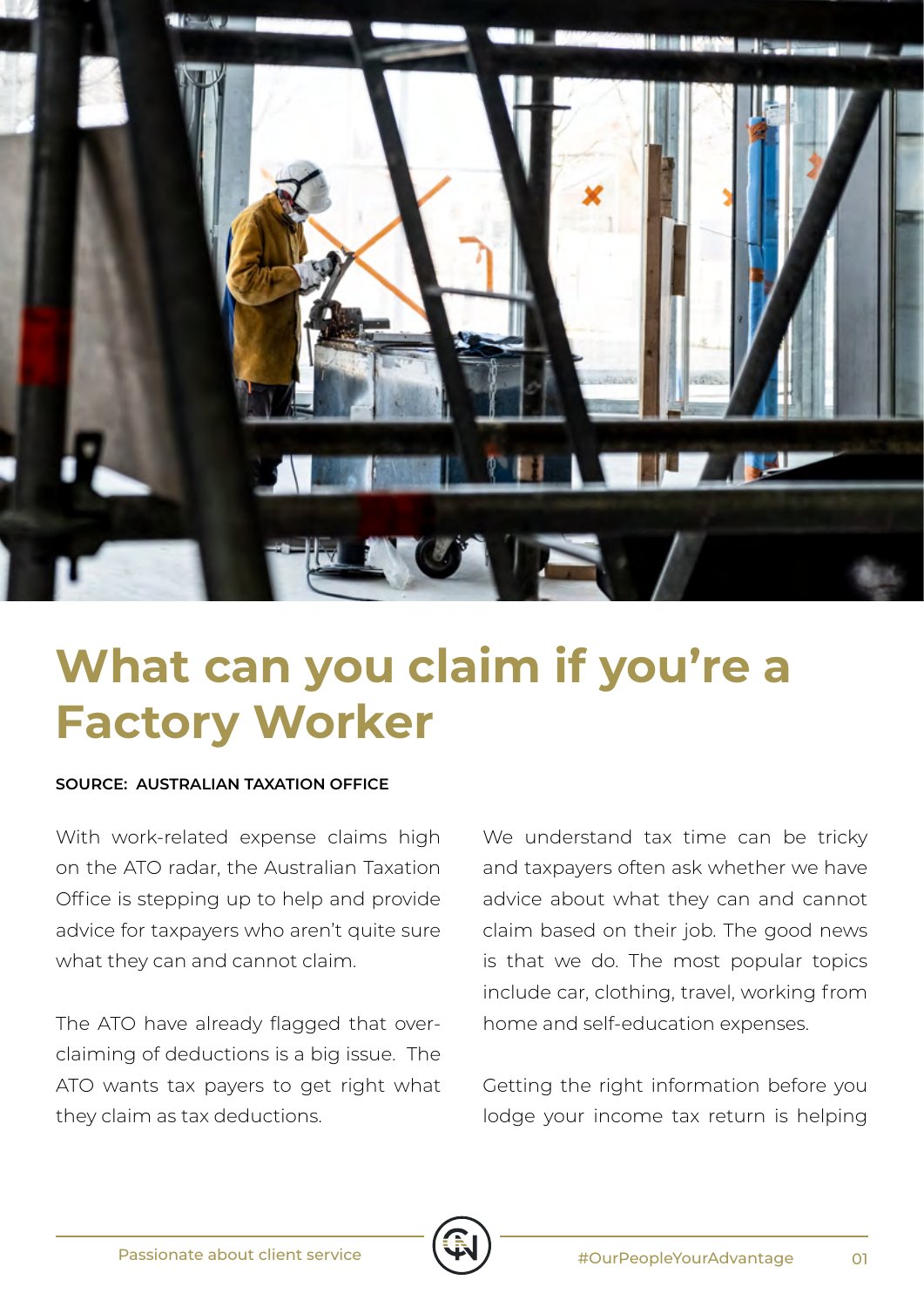our clients to get their claims right and avoid issues later on.

We want every person to have the information they need to know whether they can make a claim, to get it right, and know what records they need to keep. Understanding what you can and cannot claim will help ensure that your income tax return is processed quickly and any refund is paid as soon as possible. Most people want to lodge their income tax return with the right information and helping people to do that in the first place is the most efficient way to operate.

## **What you can and can't claim**

Each occupation has specific circumstances which affect what can and cannot be claimed. Here are some snippets from some ATO occupation guides. Remember, regardless of the occupation you are in, you can only claim the work-related part of expenses, and you must meet the three golden rules:

- You must have spent the money yourself and not been reimbursed;
- The claim must be directly related to earning your income; and
- You need a record to prove it.

## **Factory Worker employees: workrelated expenses**

Common deductions include the following:

- You can claim the cost of using a car you own when you drive:
	- between separate jobs on the same day – for example, driving from your job as a factory worker to your second job as a bar assistant
	- to and from an alternate workplace for the same employer on the same day – for example, driving from the warehouse to a job site
- You can claim:
	- the tools and equipment you use for work, such as an air compressor, drill or hammer
	- tool insurance
	- the cost of repairs to your tools and equipment.

If a tool or equipment costs:

- more than \$300 you can claim a deduction for the cost over a number of years (decline in value)
- \$300 or less you can claim an immediate deduction for the whole cost.
- You can claim the cost of buying, hiring, repairing, replacing or cleaning uniforms